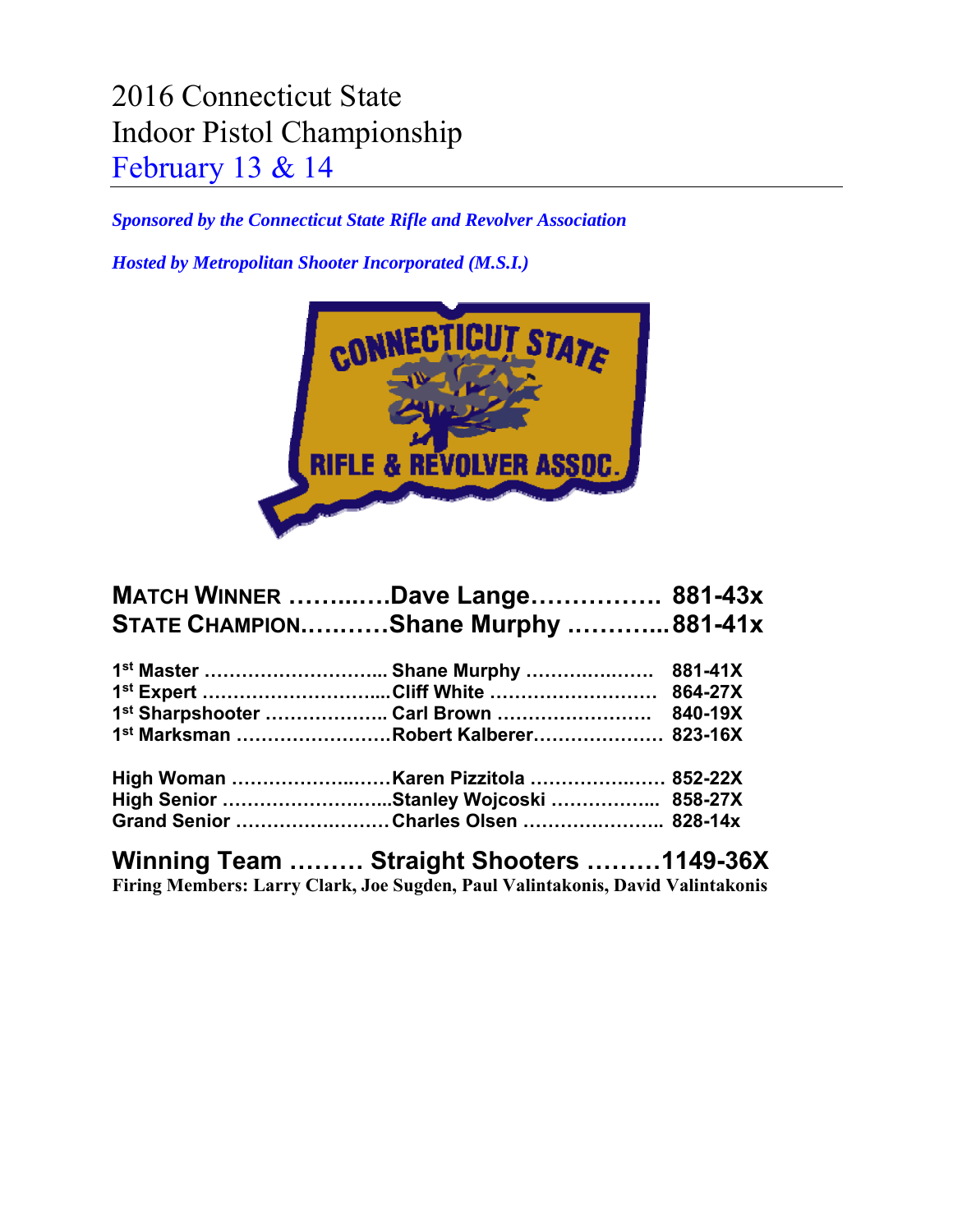| 2016 Connecticut Indoor State Championship - M.S.I. Manchester, CT |                         |               |                         |                |            |                         |             |                           |                         |                         |                |                |                  |            |    |
|--------------------------------------------------------------------|-------------------------|---------------|-------------------------|----------------|------------|-------------------------|-------------|---------------------------|-------------------------|-------------------------|----------------|----------------|------------------|------------|----|
| <b>Connecticut State Rifle &amp; Revolver Association</b>          |                         |               |                         |                |            |                         |             |                           |                         |                         |                |                |                  |            |    |
|                                                                    |                         |               |                         |                |            |                         |             |                           |                         |                         |                |                |                  |            |    |
| 156                                                                |                         | <b>SLOW</b> x |                         |                | <b>NMC</b> | $\boldsymbol{x}$        |             | <b>TIMED</b> <sub>x</sub> |                         |                         | <b>RAPID</b> x |                |                  | <b>AGG</b> | X  |
| <b>HIGH MASTER</b>                                                 |                         |               |                         |                |            |                         |             |                           |                         |                         |                |                |                  |            |    |
| Lange, Dave                                                        | 1                       | 191           | 6                       |                | 294        | 18                      | 1           | 198                       | 11                      |                         | 198            | 8              | <b>OP</b>        | 881 43     |    |
| Setian, Steve                                                      |                         | 185           | 5                       |                | 291        | 10                      |             | 198                       | 10                      | W                       | 200            | 11             | 1                | 874 36     |    |
| Valintakonis, Paul                                                 |                         | 184           | 4                       |                | 290        | 11                      | W           | 199                       | 15                      |                         | 198            | $\overline{7}$ |                  | 871 37     |    |
| Clark, Larry                                                       |                         | 184           | 3                       |                | 290        | 12                      |             | 198                       | $\overline{7}$          |                         | 197            | $\overline{7}$ |                  | 869 29     |    |
| Norris, Donald                                                     |                         | 181           | $\overline{2}$          |                | 293        | 10                      |             | 197                       | 11                      |                         | 197            | 12             |                  | 868 35     |    |
| Sugden, Joseph III                                                 |                         | 177           | ω                       | 1              | 296        | 12                      |             | 196                       | $\boldsymbol{9}$        | 1                       | 198            | 12             |                  | 867        | 36 |
| Lavoie, Michael                                                    |                         | 174           | 5                       |                | 283        | $\overline{7}$          |             | 193                       | $\overline{7}$          |                         | 187            | 5              |                  | 837        | 24 |
| Mathis, Kevin                                                      |                         | 175           | 1                       |                | 278        | $\overline{7}$          |             | 195                       | 8                       |                         | 181            | $\overline{2}$ |                  | 829 18     |    |
| <b>MASTER</b>                                                      |                         |               |                         |                |            |                         |             |                           |                         |                         |                |                |                  |            |    |
| Murphy, Shane                                                      | 1                       | 191           | $\overline{c}$          | $\mathbf 2$    | 293        | 15                      | $\mathbf 2$ | 198                       | 11                      | 1                       | 199            | 13             | <b>SC</b>        | 881 41     |    |
| Kopstein, Adam                                                     | $\overline{2}$          | 189           | $\overline{0}$          | 1              | 295        | 12                      | 1           | 199                       | 8                       |                         | 195            | 8              | $\overline{2}$   | 878 28     |    |
| Moore, Christopher                                                 |                         | 180           | 1                       | W              | 296        | 19                      | 5           | 197                       | 8                       | 4                       | 196            | 14             | 3                | 869 42     |    |
| Fontaine, David                                                    | 4                       | 183           | 3                       |                | 289        | $\overline{7}$          | 3           | 198                       | 11                      |                         | 194            | 8              | 4                | 864 29     |    |
| Tripputi, Peter                                                    | 3                       | 185           | $\overline{\mathbf{4}}$ | 3              | 290        | $\overline{7}$          |             | 193                       | $\overline{7}$          |                         | 193            | $\overline{7}$ | 5                | 861 25     |    |
| Richheimer, Steve                                                  |                         | 176           | 3                       | 4              | 289        | 9                       | 4           | 198                       | $\overline{7}$          | 5                       | 196            | 8              |                  | 859 27     |    |
| Kupar, Daniel                                                      | W                       | 192           | 5                       |                | 270        | 21                      |             | 195                       | 11                      | $\overline{\mathbf{2}}$ | 197            | $\overline{9}$ |                  | 854 46     |    |
|                                                                    |                         | 174           | 1                       | 5              |            | $9\,$                   |             |                           |                         |                         |                |                | 8HW              | 852 22     |    |
| Pizzitola, Karen                                                   |                         |               |                         |                | 289        |                         |             | 196                       | 4                       |                         | 193            |                |                  |            |    |
| Bardoorian, Michael                                                | 5                       | 182           | 3                       |                | 286        | $\overline{7}$          |             | 190                       | $\overline{\mathbf{4}}$ |                         | 192            | 3              |                  | 850 17     |    |
| Savino, Frank                                                      |                         | 178           | 4                       |                | 277        | $\boldsymbol{9}$        |             | 195                       | 8                       | 3                       | 197            | $6\phantom{1}$ |                  | 847 27     |    |
| Miele, Sean                                                        |                         | 172           | $\mathbf 0$             |                | 282        | 5                       |             | 196                       | $\boldsymbol{9}$        |                         | 193            | $6\phantom{1}$ |                  | 843 20     |    |
| Joyce, Robert P                                                    |                         | 182           | 1                       |                | 279        | $\overline{7}$          |             | 188                       | 5                       |                         | 190            | 5              |                  | 839 18     |    |
| Valintakonis, David                                                |                         | 154           | 1                       |                | 273        | $\overline{c}$          |             | 196                       | 4                       |                         | 194            | 8              |                  | 817        | 15 |
| Walpole, David                                                     |                         | 168           | 3                       |                | 269        | 4                       |             | 188                       | $\overline{2}$          |                         | 190            | $\overline{4}$ |                  | 815 13     |    |
| Ingber, Al                                                         |                         | 163           | 1                       |                | 270        | $\overline{2}$          |             | 186                       | $\overline{2}$          |                         | 189            | 5              |                  | 808 10     |    |
| Christopher, Jean                                                  |                         | 167           | 1                       |                | 277        | 5                       |             | 184                       | 5                       |                         | 178            | 4              |                  | 806 15     |    |
| Bedford, Dan                                                       |                         | 159           | $\mathbf 0$             |                | 272        | $\,6$                   |             | 188                       | 4                       |                         | 183            | $\overline{2}$ |                  | 802 12     |    |
| Estes, Stephen                                                     |                         | 169           | $\mathbf 2$             |                | 264        | 5                       |             | 187                       | 3                       |                         | 178            | 2              |                  | 798 12     |    |
| Weglarz, Clayton                                                   |                         | 150           | $\overline{0}$          |                | 271        | $\overline{2}$          |             | 184                       | $\boldsymbol{4}$        |                         | 181            | $\overline{2}$ |                  | 786 8      |    |
| Lakas, Samuel                                                      |                         | 148           | $\overline{0}$          |                | 259        | 3                       |             | 186                       | 5                       |                         | 183            | $\overline{4}$ |                  | 776 12     |    |
| Crebase, Joe                                                       |                         | 159           | $\overline{0}$          |                | 247        | $\mathbf{3}$            |             | 179                       | 4                       |                         | 175            | $\mathbf{1}$   |                  | 760 8      |    |
| Shimp, Alan                                                        |                         | 147           | $\overline{0}$          |                | 250        | ω                       |             | 180                       | 4                       |                         | 176            | 1              |                  | 753 8      |    |
| Marrinan, Con                                                      |                         | 140           | $\mathbf 0$             |                | 249        | $\overline{1}$          |             | 184                       | 4                       |                         | 176            | $\overline{3}$ |                  | 749 8      |    |
| Stilwell, Kenneth                                                  |                         | 128           | 1                       |                | 250        | ω                       |             | 170                       | 1                       |                         | 166            | $\overline{c}$ |                  | 714 7      |    |
| Brayen, Cameron                                                    |                         | 154           | $\mathbf 1$             |                | 238        | $\overline{1}$          |             | 180                       | 1                       |                         | 119            | $\overline{0}$ |                  | 691 3      |    |
| Vaccaro, Gaetano                                                   |                         | 135           | $\mathbf 0$             |                | 223        | $\overline{1}$          |             | 148                       | 3                       |                         | 163            | $\mathbf{1}$   |                  | 669 5      |    |
| Brown, Phyllis                                                     |                         | 141           | $\overline{0}$          |                | 227        | $\overline{0}$          |             | 145                       | $\mathbf 0$             |                         | 138            | $\overline{2}$ |                  | 651 2      |    |
| Stilwell, Laurie                                                   |                         | 100           | $\overline{0}$          |                | 180        | $\mathbf 0$             |             | 161                       | $\boldsymbol{0}$        |                         | 163            | 1              |                  | 604 1      |    |
| Kratter, Mark                                                      |                         | 108           | $\mathbf 0$             |                | 218        | 1                       |             | 134                       | 1                       |                         | 140            | 1              |                  | 600 3      |    |
| <b>EXPERT</b>                                                      |                         |               |                         |                |            |                         |             |                           |                         |                         |                |                |                  |            |    |
| White, Cliff                                                       | 3                       | 184           | $\mathbf{3}$            | $\mathbf{3}$   | 286        | $\,6$                   | 1           | 198 11                    |                         | $\mathbf{2}$            | 196            | $\overline{7}$ | 1                | 864 27     |    |
| Wojcoski, Stanley                                                  | $\overline{\mathbf{2}}$ | 186           | $\overline{5}$          | 4              | 285        | $\bf{8}$                |             | 194 10                    |                         |                         | 193            | $\overline{4}$ | <b>HS</b>        | 858 27     |    |
| Fallon, Frank J                                                    | 1                       | 188           | $\overline{5}$          |                | 279        | $\overline{7}$          | 4           | 196                       | $\overline{7}$          |                         | 191            | $\overline{7}$ | $\mathbf{3}$     | 854 26     |    |
| Breen, Joseph                                                      | $\boldsymbol{9}$        | 178           | $\overline{2}$          | 1              | 286        | 10                      |             | 190                       | $\overline{9}$          | 5                       | 195            | 5 <sup>1</sup> | 4                | 849 26     |    |
| Williams, Brian                                                    |                         | 177           | $\overline{2}$          | $5\phantom{a}$ | 285        | $\, 8$                  | $\mathbf 2$ | 197                       | $\bf{8}$                |                         | 190            | 5 <sup>1</sup> | $5\phantom{1}$   | 849 23     |    |
| Barakat, Moe                                                       |                         | 176           | 1                       | $\bf 6$        | 283        | 11                      |             | 193                       | $\boldsymbol{8}$        | $\boldsymbol{9}$        | 193            | 8 <sup>1</sup> | $\bf 6$          | 845 28     |    |
| Hyatt, David                                                       | $\overline{7}$          | 179           | 3                       |                | 277        | $\mathsf 3$             |             | 193                       | 11                      |                         | 193            | 6              | $\overline{7}$   | 842 23     |    |
| Brown, Kate                                                        |                         | 173           | $\overline{\mathbf{4}}$ |                | 276        | $\,6$                   | $\bf 6$     | 195                       | 8                       | 1                       | 197            | $\overline{9}$ | 8                | 841 27     |    |
| Silvia, D Keith                                                    | 5                       | 180           | $\mathbf{1}$            |                | 277        | $\overline{\mathbf{4}}$ | 8           | 195                       | $\overline{7}$          |                         | 189            | 5 <sub>l</sub> | $\boldsymbol{9}$ | 841 17     |    |
| Mandel, Janice                                                     |                         | 175           | $\overline{0}$          | $\bf 8$        | 283        | $\overline{5}$          | 7           | 195                       | $\overline{7}$          |                         | 187            | $\overline{4}$ |                  | 840 16     |    |
| Moore, Mandi                                                       |                         | 169           | $\overline{3}$          |                | 278        | 11                      | 3           | 197                       | 8 <sup>1</sup>          | $\overline{\mathbf{4}}$ | 195            | 8              |                  | 839 30     |    |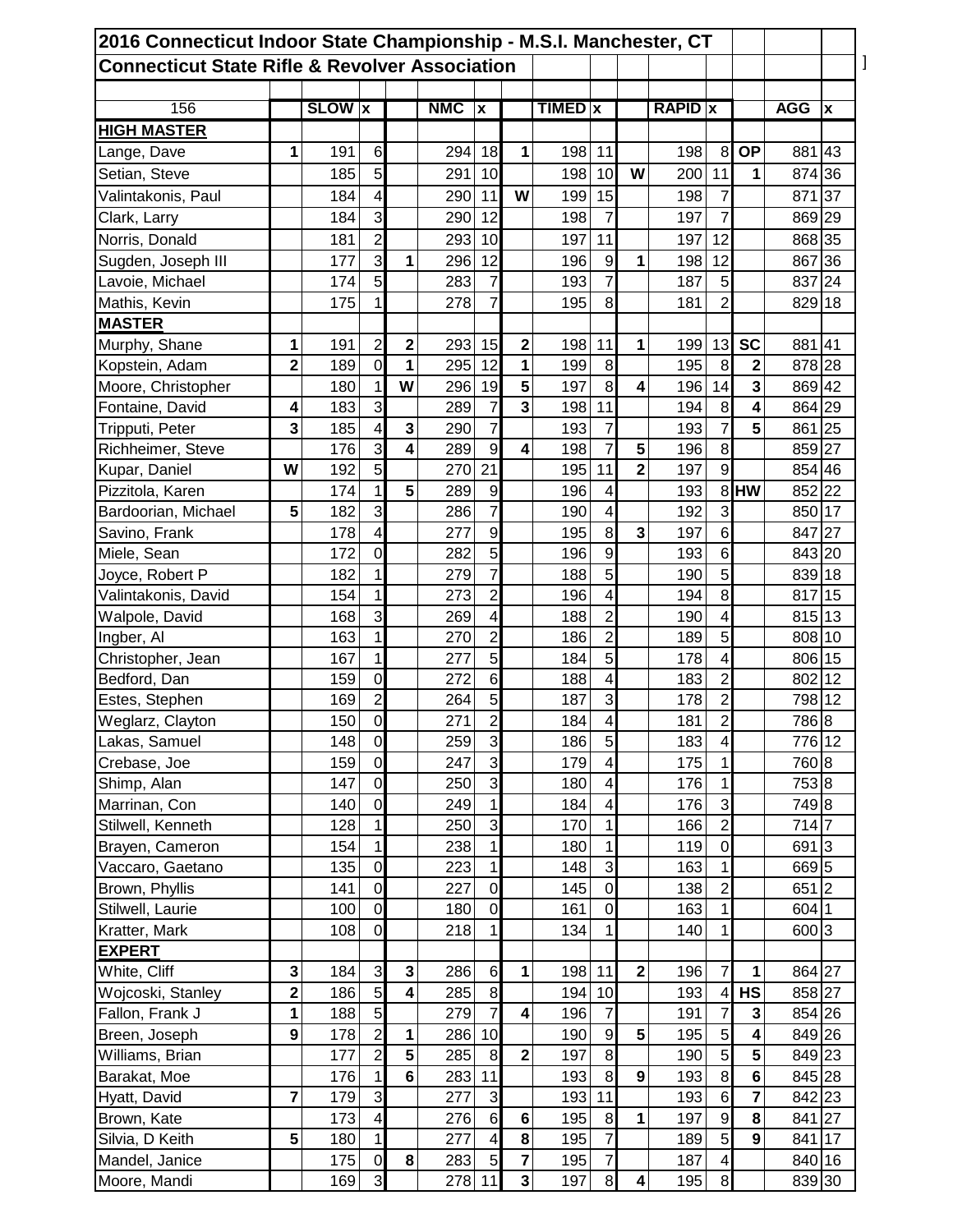| 2016 Connecticut Indoor State Championship - M.S.I. Manchester, CT<br><b>Connecticut State Rifle &amp; Revolver Association</b> |                         |               |                |                         |            |                         |                         |                |                         |                |                |                          |                         |            |                           |
|---------------------------------------------------------------------------------------------------------------------------------|-------------------------|---------------|----------------|-------------------------|------------|-------------------------|-------------------------|----------------|-------------------------|----------------|----------------|--------------------------|-------------------------|------------|---------------------------|
|                                                                                                                                 |                         |               |                |                         |            |                         |                         |                |                         |                |                |                          |                         |            |                           |
| 156                                                                                                                             |                         | <b>SLOW x</b> |                |                         | <b>NMC</b> | ١x                      |                         | <b>TIMED</b> x |                         |                | <b>RAPID</b> x |                          |                         | <b>AGG</b> | $\boldsymbol{\mathsf{x}}$ |
| Mauro, Michael                                                                                                                  |                         | 175           | $\overline{2}$ |                         | 279        | $6\phantom{1}$          |                         | 192            | 8                       |                | 193            | 6                        |                         | 839 22     |                           |
| Schofield, Lorraine                                                                                                             |                         | 176           | 1              |                         | 281        | 2                       |                         | 191            | 5                       |                | 190            | 5                        |                         | 838 13     |                           |
| Gardella, Greg                                                                                                                  | 4                       | 183           | 4              |                         | 281        | 8                       |                         | 184            | 4                       |                | 186            | 6                        |                         | 834 22     |                           |
| Bouchard, Gordon                                                                                                                | 8                       | 179           | $\overline{2}$ |                         | 280        | 5                       |                         | 192            | 4                       |                | 183            | $\overline{2}$           |                         | 834 13     |                           |
| Sirois, Richard                                                                                                                 |                         | 164           | $\mathbf 0$    | $\overline{7}$          | 283        | $\boldsymbol{9}$        |                         | 193            | 8                       |                | 193            | 5                        |                         | 833 22     |                           |
| Monty, John                                                                                                                     |                         | 173           | 1              |                         | 270        | $\overline{7}$          | 5                       | 196            | 4                       | 7              | 194            | $6\phantom{1}$           |                         | 833 18     |                           |
| Jacovino, Edward                                                                                                                |                         | 173           | $\mathbf 0$    |                         | 277        | 4                       |                         | 188            | 0                       | 6              | 195            | 4                        |                         | 833 8      |                           |
| Power, Jeffrey Jr                                                                                                               |                         | 169           | $\mathbf 0$    |                         | 277        | 4                       |                         | 192            | 6                       | 8              | 194            | 6                        |                         | 832 16     |                           |
| Wasilnak, Frances                                                                                                               |                         | 172           | 4              |                         | 276        | 8                       |                         | 191            | 8                       |                | 191            | 5                        |                         | 830 25     |                           |
| Druckrey, William                                                                                                               |                         | 175           | 3              |                         | 278        | $\,6$                   |                         | 189            | 6                       |                | 188            | 3                        |                         | 830 18     |                           |
| Lacey, Kent                                                                                                                     |                         | 165           | $\mathbf 0$    |                         | 282        | $\,6$                   |                         | 192            | 4                       |                | 191            | 3                        |                         | 830 13     |                           |
| Gilberti, Michael                                                                                                               |                         | 173           | $\mathbf{3}$   |                         | 273        | 5                       |                         | 188            | 7                       | 3              | 195            | 9                        |                         | 829 24     |                           |
| Chicoine, Andre                                                                                                                 |                         | 177           | $\mathbf 0$    |                         | 276        | 5                       |                         | 189            | 8                       |                | 187            | 5                        |                         | 829 18     |                           |
| Thomas, Reginald                                                                                                                |                         | 158           | $\mathbf 0$    | $\mathbf{2}$            | 286        | 8                       |                         | 192            | 7                       |                | 192            | 4                        |                         | 828 19     |                           |
| Olsen, Charles                                                                                                                  |                         | 169           | $\mathbf 0$    |                         | 278        | $\overline{7}$          | 9                       | 195            | $\,6$                   |                | 186            | 1                        | <b>GS</b>               | 828 14     |                           |
| Holzinger, John                                                                                                                 |                         | 171           | 3              |                         | 278        | $\,6$                   |                         | 193            | $\boldsymbol{9}$        |                | 185            | $6\phantom{1}$           |                         | 827        | 24                        |
| Korpiewski, David                                                                                                               | 6                       | 179           | 3              |                         | 273        | 8                       |                         | 188            | 1                       |                | 185            | 5                        |                         | 825 17     |                           |
| Bouthillier, Robert                                                                                                             |                         | 169           | $\overline{2}$ |                         | 276        | $\,6$                   |                         | 192            | 4                       |                | 188            | 4                        |                         | 825 16     |                           |
| Messer, Timothy                                                                                                                 |                         | 167           | $\overline{2}$ |                         | 277        | 8                       |                         | 188            | $\overline{c}$          |                | 192            | 7                        |                         | 824 19     |                           |
| Cutcomp, Barry                                                                                                                  |                         | 173           | 1              |                         | 269        | $\overline{c}$          |                         | 188            | $\overline{5}$          |                | 189            | $6\phantom{1}$           |                         | 819 14     |                           |
| Droesch, Robert                                                                                                                 | 9                       | 178           | $\overline{2}$ |                         | 274        | $\,6$                   |                         | 182            | $\overline{3}$          |                | 184            | 3                        |                         | 818 14     |                           |
| Cavedon, David                                                                                                                  |                         | 173           | $\overline{2}$ |                         | 272        | 8                       |                         | 190            | $\overline{2}$          |                | 182            | 4                        |                         | 817        | 16                        |
| Foss, Lawrence                                                                                                                  |                         | 175           | $\mathbf{1}$   |                         | 266        | 5                       |                         | 193            | 5                       |                | 182            | $6\phantom{1}$           |                         | 816 17     |                           |
| Pilosa, Paul                                                                                                                    |                         | 162           | 2              | 9                       | 282        | 8                       |                         | 190            | 3                       |                | 182            | 3                        |                         | 816 16     |                           |
| Frazier, R Mitchell                                                                                                             |                         | 169           | 1              |                         | 265        | 4                       |                         | 193            | 6                       |                | 188            | $\overline{2}$           |                         | 815 13     |                           |
| Moran, Chris                                                                                                                    |                         | 163           | 1              |                         | 267        | 5                       |                         | 189            | 5                       |                | 188            | $\overline{2}$           |                         | 807        | 13                        |
| Carpenter, Raymond                                                                                                              |                         | 170           | $\mathbf 0$    |                         | 269        | 5                       |                         | 185            | 5                       |                | 182            | 4                        |                         | 806 14     |                           |
| Ser, Howard                                                                                                                     |                         | 171           | 1              |                         | 263        | 3                       |                         | 189            | 4                       |                | 181            | 4                        |                         | 804 12     |                           |
| King, Robert                                                                                                                    |                         | 162           | $\overline{0}$ |                         | 264        | 8 <sup>1</sup>          |                         | 191            | $\overline{4}$          |                | 182            | $\mathbf{1}$             |                         | 799 13     |                           |
| Grant, Robert III                                                                                                               |                         | 166           | $\overline{0}$ |                         | 257        | 5                       |                         | 185            | $\,6$                   |                | 189            | $6\phantom{1}6$          |                         | 797 17     |                           |
| Stewart, Daniel                                                                                                                 |                         | 156           | $\mathbf 0$    |                         | 268        | $\,6$                   |                         | 187            | $\overline{7}$          |                | 186            | 1                        |                         | 797 14     |                           |
| Joyce, Robert J                                                                                                                 |                         | 151           | $\mathbf 0$    |                         | 268        | $\mathbf{3}$            |                         | 188            | $\overline{7}$          |                | 186            | 4                        |                         | 793 14     |                           |
| Tabacinski, Mariann                                                                                                             |                         | 165           | ω              |                         | 267        | $\sigma$                |                         | 188            | $\sigma$                |                | 170            | $\overline{2}$           |                         | 790 17     |                           |
| Rooney, William                                                                                                                 |                         | 169           | $\mathbf 0$    |                         | 262        | $\overline{\mathbf{4}}$ |                         | 186            | ω                       |                | 170            | $\mathbf 0$              |                         | 787 7      |                           |
| Defina, Maurizio                                                                                                                |                         | 161           | $\overline{2}$ |                         | 267        | $\sigma$                |                         | 188            | $\overline{5}$          |                | 166            | $\mathbf 0$              |                         | 782 12     |                           |
| Couture, Patrick                                                                                                                |                         | 160           | $\overline{2}$ |                         | 240        | دن                      |                         | 168            | 1                       |                | 173            | $\mathbf 1$              |                         | 741 7      |                           |
| Vollero, Cappy                                                                                                                  |                         | 126           | $\overline{0}$ |                         | 246        | $\overline{3}$          |                         | 182            | $\overline{c}$          |                | 168            | ω                        |                         | 7228       |                           |
| King, William                                                                                                                   |                         | 130           | $\mathbf 0$    |                         | 204        | 1                       |                         | 108            | 1                       |                | $\mathbf 0$    | $\mathbf 0$              |                         | 442 2      |                           |
| <b>SHARPSHOOTER</b>                                                                                                             |                         |               |                |                         |            |                         |                         |                |                         |                |                |                          |                         |            |                           |
| Brown, Carl                                                                                                                     | 1                       | 176           | $\mathbf 0$    | 1                       | 283        | $6\phantom{1}$          |                         | 189            | 4                       | $\bf 2$        | 192            | $\overline{9}$           | $\mathbf 1$             | 840 19     |                           |
| Roy, Michael                                                                                                                    |                         | 170           | $\mathbf 0$    | $\mathbf{3}$            | 277        | $\overline{\mathbf{4}}$ | 3                       | 193            | $\sqrt{5}$              | 1              | 194            | $\overline{\mathbf{4}}$  | $\mathbf 2$             | 834 13     |                           |
| Huntley, Lenny                                                                                                                  |                         | 169           | 1              | $\overline{\mathbf{4}}$ | 276        | $\overline{\mathbf{4}}$ | 1                       | 193            | $\overline{7}$          | 3 <sup>1</sup> | 192            | $\overline{\mathbf{4}}$  | $\mathbf{3}$            | 830 16     |                           |
| Thone, Steve                                                                                                                    |                         | 165           | 1              | $\overline{\mathbf{2}}$ | 282        | $\overline{\mathbf{4}}$ |                         | 189            | 4                       |                | 184            | $\mathbf{3}$             | $\overline{\mathbf{4}}$ | 820 12     |                           |
| Cetin, Daniel                                                                                                                   | $\overline{\mathbf{4}}$ | 172           | $\overline{0}$ |                         | 267        | $\overline{4}$          |                         | 190            | 5                       | $\overline{5}$ | 190            | $\overline{\mathcal{A}}$ | $\overline{5}$          | 819 13     |                           |
| Ordway, Thomas                                                                                                                  |                         | 166           | $\mathbf 0$    |                         | 273        | $\overline{\mathbf{4}}$ |                         | 189            | 4                       |                | 190            | $\overline{\mathbf{4}}$  |                         | 818 12     |                           |
| Leuba, John                                                                                                                     | $\overline{\mathbf{2}}$ | 175           | 1              | 5                       | 275        | 5                       |                         | 180            | 4                       |                | 185            | 3                        |                         | 815 13     |                           |
| Barbetta, Philip                                                                                                                |                         | 165           | 1              |                         | 268        | 1                       | $\mathbf 2$             | 193            | $\,6$                   |                | 188            | $\bf{8}$                 |                         | 814 16     |                           |
| Sullivan, Brian                                                                                                                 | 3                       | 174           | $\overline{c}$ |                         | 274        | $\overline{\mathbf{4}}$ |                         | 190            | $\mathbf{3}$            |                | 176            | 3                        |                         | 814 12     |                           |
| Wasilnak, Marc                                                                                                                  |                         | 171           | $\mathbf{1}$   |                         | 268        | $\overline{3}$          |                         | 188            | $\mathbf{3}$            |                | 186            | 5                        |                         | 813 12     |                           |
| Wheeler, Stanley                                                                                                                | 5                       | 171           | $\mathbf{3}$   |                         | 267        | $\overline{3}$          | 5                       | 191            | ω                       |                | 184            | $\overline{2}$           |                         | 813 11     |                           |
| Cook, Scott                                                                                                                     |                         | 164           | $\overline{c}$ |                         | 265        | $\mathbf{2}$            | $\overline{\mathbf{4}}$ | 192            | $\overline{9}$          | 4              | 190            | $\overline{7}$           |                         | 811 20     |                           |
| Sprandel, Richard                                                                                                               |                         | 159           | $\overline{0}$ |                         | 274        | $\overline{\mathbf{4}}$ |                         | 189            | $\overline{\mathbf{4}}$ |                | 181            | $\overline{2}$           |                         | 803 10     |                           |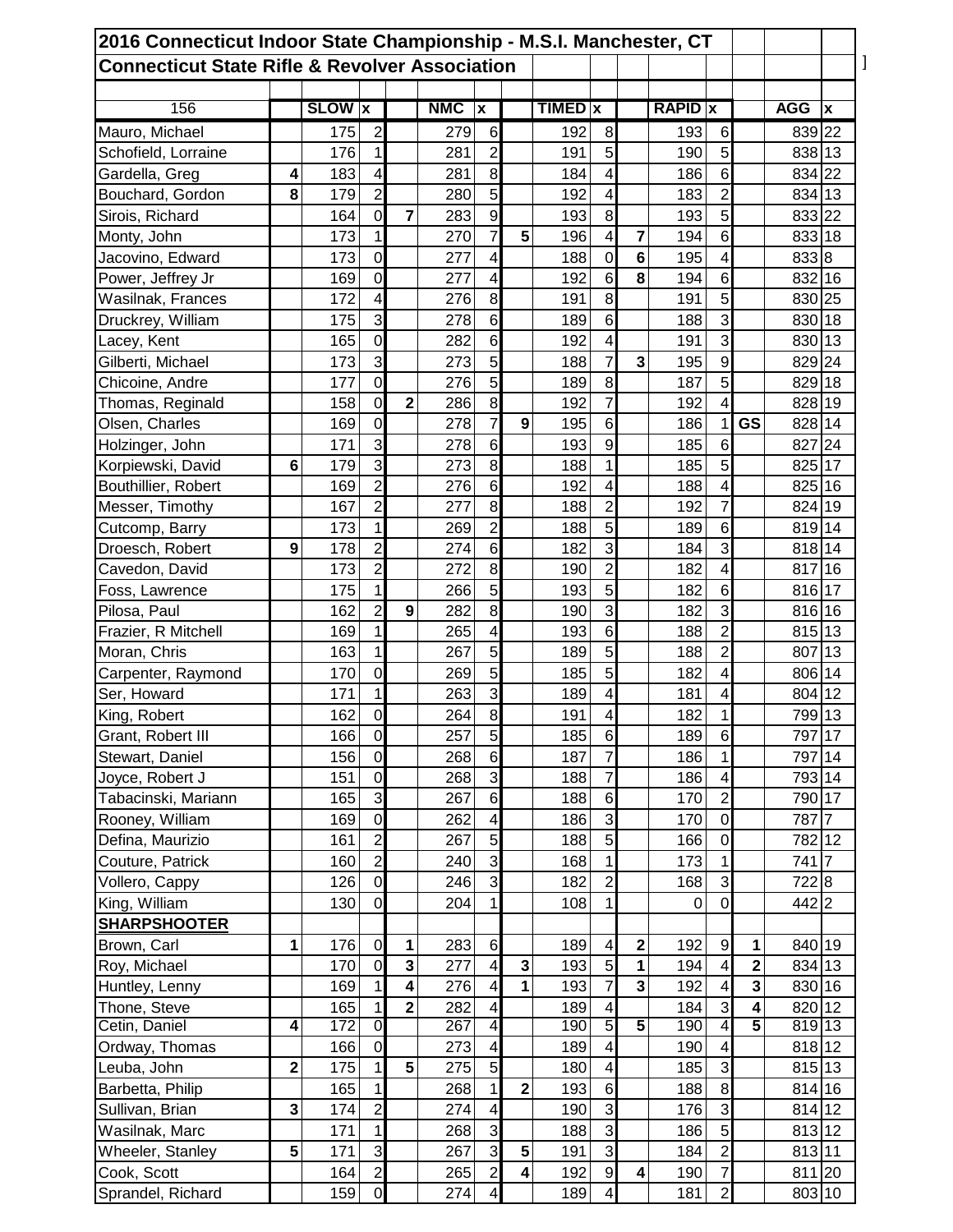| 2016 Connecticut Indoor State Championship - M.S.I. Manchester, CT |             |               |                |                         |            |                         |                         |                |                         |                |                |                |                |                |                |
|--------------------------------------------------------------------|-------------|---------------|----------------|-------------------------|------------|-------------------------|-------------------------|----------------|-------------------------|----------------|----------------|----------------|----------------|----------------|----------------|
| <b>Connecticut State Rifle &amp; Revolver Association</b>          |             |               |                |                         |            |                         |                         |                |                         |                |                |                |                |                |                |
| 156                                                                |             | <b>SLOW x</b> |                |                         | <b>NMC</b> | x                       |                         | <b>TIMED x</b> |                         |                | <b>RAPID x</b> |                |                | <b>AGG</b>     | X              |
| Zawistowski, Gary                                                  |             | 171           | $\overline{2}$ |                         | 267        | $\overline{2}$          |                         | 180            | 5                       |                | 183            | 5              |                | 801            | 14             |
| Cook, Richard                                                      |             | 156           | $\mathbf 0$    |                         | 267        | $\overline{\mathbf{4}}$ |                         | 189            | 5                       |                | 185            | 4              |                | 797            | 13             |
| Bill, Margaret                                                     |             | 164           | $\overline{2}$ |                         | 264        | 5                       |                         | 181            | 1                       |                | 184            | 5              |                | 793 13         |                |
|                                                                    |             | 169           | 1              |                         | 263        | 3                       |                         | 174            | $\mathbf 0$             |                | 186            | 4              |                | 792 8          |                |
| Lynch, David                                                       |             |               | 1              |                         |            | 5                       |                         |                | 1                       |                | 181            | $\mathbf 0$    |                |                |                |
| Quinn, James                                                       |             | 169           | $\mathbf 0$    |                         | 255<br>264 | 3                       |                         | 181            | 3                       |                | 180            | $\overline{2}$ |                | 786 7<br>783 8 |                |
| Clendaniel, Scott                                                  |             | 160           |                |                         |            |                         |                         | 179            | $6\phantom{1}6$         |                |                |                |                |                |                |
| Passarello, Steven                                                 |             | 148           | 1              |                         | 263        | $\overline{\mathbf{4}}$ |                         | 183            |                         |                | 169            | 3              |                | 763 14         |                |
| Bergeron, Ryan                                                     |             | 149           | $\mathbf 0$    |                         | 255        | 3                       |                         | 179            | 3                       |                | 180            | 4              |                | 763            | 10             |
| Edgecomb, Robert                                                   |             | 154           | $\mathbf 0$    |                         | 251        | $\mathbf{1}$            |                         | 184            | 3                       |                | 172            | $\mathbf 0$    |                | 761            | $\overline{4}$ |
| Maronich, Mike                                                     |             | 151           | 1              |                         | 255        | $\overline{2}$          |                         | 166            | 1                       |                | 184            | 4              |                | 756 8          |                |
| Montana, Michael                                                   |             | 130           | $\mathbf 0$    |                         | 249        | $\overline{2}$          |                         | 175            | $\mathbf 0$             |                | 181            | 1              |                | 735 3          |                |
| Mallick, Karl                                                      |             | 149           | $\mathbf 0$    |                         | 241        | $\overline{2}$          |                         | 156            | 3                       |                | 171            | $\mathbf 0$    |                | 717 5          |                |
| Watson, Daniel                                                     |             | 120           | $\mathbf 0$    |                         | 237        | $\overline{2}$          |                         | 174            | $\mathbf 0$             |                | 155            | $\overline{2}$ |                | 686 4          |                |
| Dittus, Stephan                                                    |             | 122           | 1              |                         | 218        | $\mathbf 0$             |                         | 168            | $\overline{2}$          |                | 172            | 3              |                | 680 6          |                |
| Harold, Paul                                                       |             | 149           | 1              |                         | 196        | $\mathbf 0$             |                         | 166            | 1                       |                | 146            | $\overline{2}$ |                | 657            | $\overline{4}$ |
| <b>MARKSMAN</b>                                                    |             |               |                |                         |            |                         |                         |                |                         |                |                |                |                |                |                |
| Kalberer, Robert                                                   | 1           | 182           | $\overline{a}$ | 1                       | 282        | 8                       | 3                       | 189            | 5                       |                | 170            | 1              | 1              | 823 16         |                |
| Gramelis, Michael                                                  |             | 152           | 1              |                         | 263        | $\overline{7}$          | 1                       | 191            | $\overline{7}$          | 1              | 197            | $6\phantom{1}$ | $\overline{2}$ | 803 21         |                |
| Carrol, David                                                      |             | 152           | 1              | $\overline{7}$          | 268        | $\overline{\mathbf{4}}$ | 5                       | 187            | 5                       | $\overline{2}$ | 193            | $\overline{7}$ | 3              | 800 17         |                |
| Meyer, Roy                                                         | 5           | 164           | $\overline{2}$ |                         | 262        | 4                       | $\overline{7}$          | 185            | 3                       |                | 182            | 3              | 4              | 793 12         |                |
| Marriott, Matthew                                                  |             | 155           | 1              | 4                       | 269        | 5                       |                         | 180            | 3                       |                | 181            | 1              | 5              | 785 10         |                |
| Heim, Brad                                                         |             | 150           | $\mathbf 0$    | $\overline{\mathbf{c}}$ | 272        | 5                       |                         | 180            | 1                       |                | 180            | 4              | 6              | 782            | 10             |
| Zlotnick, Richard                                                  | 8           | 161           | 3              | 5                       | 269        | $\overline{5}$          |                         | 176            | 4                       |                | 175            | 1              | 7              | 781            | 13             |
| Ordway, Cathy                                                      |             | 154           | $\mathbf 0$    | 8                       | 267        | $\overline{\mathbf{4}}$ | 8                       | 181            | 3                       |                | 179            | 1              | 8              | 781            | 8              |
| Woycik, Walter                                                     |             | 159           | $\overline{2}$ | $\overline{\mathbf{3}}$ | 272        | $\overline{\mathbf{4}}$ |                         | 166            | $\overline{\mathbf{4}}$ | 8              | 183            | 1              |                | 780 11         |                |
| Fish, Jennifer                                                     |             | 154           | $\mathbf{1}$   |                         | 265        | $\mathbf 0$             |                         | 176            | $\overline{2}$          | $\overline{7}$ | 183            | 4              |                | 778 7          |                |
| Sabree, Mansoor                                                    | 7           | 162           | 3              |                         | 261        | 3                       |                         | 179            | 4                       |                | 175            | $\overline{2}$ |                | 777            | 12             |
| Bartholomew, Daniel                                                |             | 144           | $\mathbf 0$    |                         | 254        | 3                       | $\overline{2}$          | 190            | 3                       | 4              | 187            | $\overline{2}$ |                | 775 8          |                |
| Gregory, John                                                      |             | 153           | $\overline{0}$ | 6                       | 269        | $\overline{3}$          |                         | 175            | $\mathbf{1}$            |                | 178            | $\overline{2}$ |                | 775 6          |                |
| Beebe, Robert                                                      | 3           | 167           | $\overline{0}$ |                         | 254        | $\overline{\mathbf{4}}$ |                         | 172            | $\mathbf{1}$            |                | 181            | 1              |                | 774 6          |                |
| Kwon, Samuel                                                       |             | 137           | $\mathbf 0$    |                         | 264        | $\overline{\mathbf{4}}$ | $6\phantom{1}$          | 186            | $\overline{5}$          | $\bf 6$        | 184            | $\overline{c}$ |                | 771            | 11             |
| Cavicke, Matthew                                                   |             | 158           | $\mathbf{1}$   |                         | 245        | $\mathbf{3}$            |                         | 178            | $\mathbf 2$             | 3              | 188            | $\,6$          |                | 769 12         |                |
| White, Vicki                                                       | $\mathbf 2$ | 168           | 3              |                         | 236        | $\overline{5}$          |                         | 180            | $\overline{\mathbf{4}}$ |                | 182            | $\overline{2}$ |                | 766 14         |                |
| Rafuse, Renee                                                      |             | 148           | $\mathbf 0$    |                         | 264        | $\mathbf{1}$            | $\overline{\mathbf{4}}$ | 187            | $\overline{5}$          |                | 165            | $\mathbf 1$    |                | 764 7          |                |
| Alberto, Jesse                                                     |             | 152           | $\mathbf{1}$   |                         | 259        | $\overline{2}$          |                         | 181            | 3                       |                | 168            | $\mathbf 0$    |                | 760 6          |                |
| Holmquist, Eric                                                    | 6           | 163           | $\overline{c}$ |                         | 242        | 3                       |                         | 174            | $\mathbf 1$             |                | 179            | $\overline{c}$ |                | 758 8          |                |
| Kusma, Bill                                                        |             | 161           | $\overline{0}$ |                         | 235        | $\overline{c}$          |                         | 179            | $\overline{2}$          |                | 177            | $\mathbf 1$    |                | 752 5          |                |
| Thomas, George                                                     |             | 140           | $\overline{0}$ |                         | 265        | $\overline{5}$          |                         | 177            | $\overline{\mathbf{4}}$ |                | 168            | $\overline{2}$ |                | 750 11         |                |
| Marriott, Christina                                                | 4           | 165           | $\mathbf{1}$   |                         | 254        | $\overline{\mathbf{4}}$ |                         | 168            | $\overline{c}$          |                | 163            | $\mathbf 0$    |                | 750 7          |                |
| Thompson, Kevin                                                    |             | 146           | $\mathbf{1}$   |                         | 251        | $\mathbf 0$             |                         | 176            | $\overline{2}$          |                | 173            | 1              |                | 746 4          |                |
| Fagerquist, Eric                                                   |             | 151           | $\overline{c}$ |                         | 249        | $\mathsf 3$             |                         | 169            | $\mathbf 0$             |                | 176            | $\overline{2}$ |                | 745 7          |                |
|                                                                    |             | 137           | $\overline{0}$ |                         | 245        | $\mathbf{1}$            |                         | 178            | $\overline{2}$          | 5              |                | $\overline{3}$ |                | 744 6          |                |
| Newkirk, Susan                                                     |             |               | $\overline{3}$ |                         |            | $\mathbf{1}$            |                         | 171            | ω                       |                | 184<br>171     | $\overline{1}$ |                |                |                |
| Koo, Kam                                                           |             | 153           | $\mathbf 0$    |                         | 248        |                         |                         |                |                         |                |                |                |                | 743 8          |                |
| Dilalla, Gary                                                      |             | 140           |                |                         | 247        | $\overline{2}$          |                         | 179            | 1                       |                | 176            | $\mathbf 0$    |                | 742 3          |                |
| Ellis, John                                                        |             | 145           | $\mathbf 0$    |                         | 241        | $\mathbf{1}$            |                         | 168            | $\overline{2}$          |                | 172            | $\overline{2}$ |                | 726 5          |                |
| Casanova, Beth                                                     |             | 143           | $\mathbf{1}$   |                         | 231        | $\overline{c}$          |                         | 175            | $\overline{2}$          |                | 174            | $\overline{3}$ |                | 723 8          |                |
| Crebase, Joan                                                      |             | 126           | $\overline{0}$ |                         | 235        | $\mathbf{1}$            |                         | 180            | $\overline{\mathbf{4}}$ |                | 182            | $\mathbf 1$    |                | 723 6          |                |
| Desocio, Peter                                                     |             | 147           | $\mathbf 0$    |                         | 233        | $\mathbf 0$             |                         | 164            | $\mathbf 0$             |                | 167            | $\overline{2}$ |                | 711 2          |                |
| Barnes, Stanley                                                    |             | 130           | $\mathbf{1}$   |                         | 246        | $\mathbf{1}$            |                         | 162            | $\overline{2}$          |                | 170            | 3              |                | 708 7          |                |
| Bessette, Arthur                                                   |             | 140           | $\mathbf{1}$   |                         | 245        | $\overline{3}$          |                         | 154            | $\mathbf{1}$            |                | 153            | $\mathbf 1$    |                | 692 6          |                |
| Scully, James                                                      |             | 124           | $\overline{0}$ |                         | 218        | $\mathbf{1}$            |                         | 178            | $\overline{5}$          |                | 170            | $\overline{2}$ |                | 690 8          |                |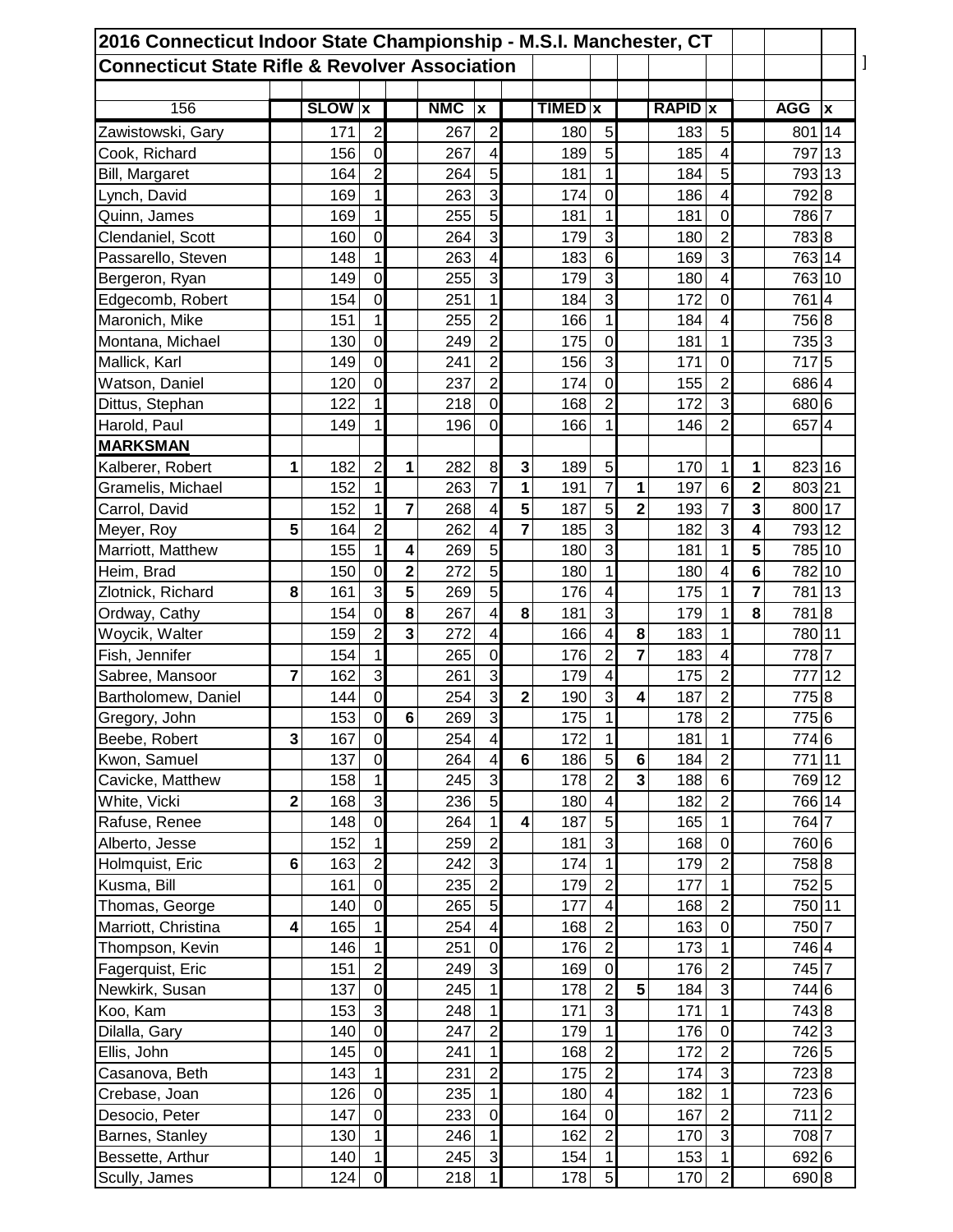| 2016 Connecticut Indoor State Championship - M.S.I. Manchester, CT |                 |             |            |          |                |    |                |   |            |    |  |
|--------------------------------------------------------------------|-----------------|-------------|------------|----------|----------------|----|----------------|---|------------|----|--|
| <b>Connecticut State Rifle &amp; Revolver Association</b>          |                 |             |            |          |                |    |                |   |            |    |  |
| 156                                                                | <b>SLOW</b> X   |             | <b>NMC</b> | X        | <b>TIMED</b> x |    | <b>RAPID x</b> |   | <b>AGG</b> | ١x |  |
| Keating White, Sharon                                              | 129             |             | 235        |          | 155            |    | 163            | ົ | 682 5      |    |  |
| Schroeder, Devner                                                  | 129             | $\Omega$    | 215        | $\Omega$ | 161            | Ol | 152            |   | 657        |    |  |
| Tani, Peter                                                        | 150             | $\Omega$    | 220        |          | 129            | ΩI | 157            |   | 656        |    |  |
| Marriott, Miranda                                                  | 118             | $\mathbf 0$ | 201        |          | 148            |    | 143            | 0 | 610 2      |    |  |
| Juhas, Barbara                                                     | 93 <sub>1</sub> | $\Omega$    | 178        |          | 150            | ΩI | 151            |   | 572 1      |    |  |
| Carden, George                                                     | 58              | $\Omega$    | 206        |          | 166            |    | 136            |   | 566 2      |    |  |
| Jones, David                                                       | 95              |             | 189        |          | 130            |    | 150            |   | 564 2      |    |  |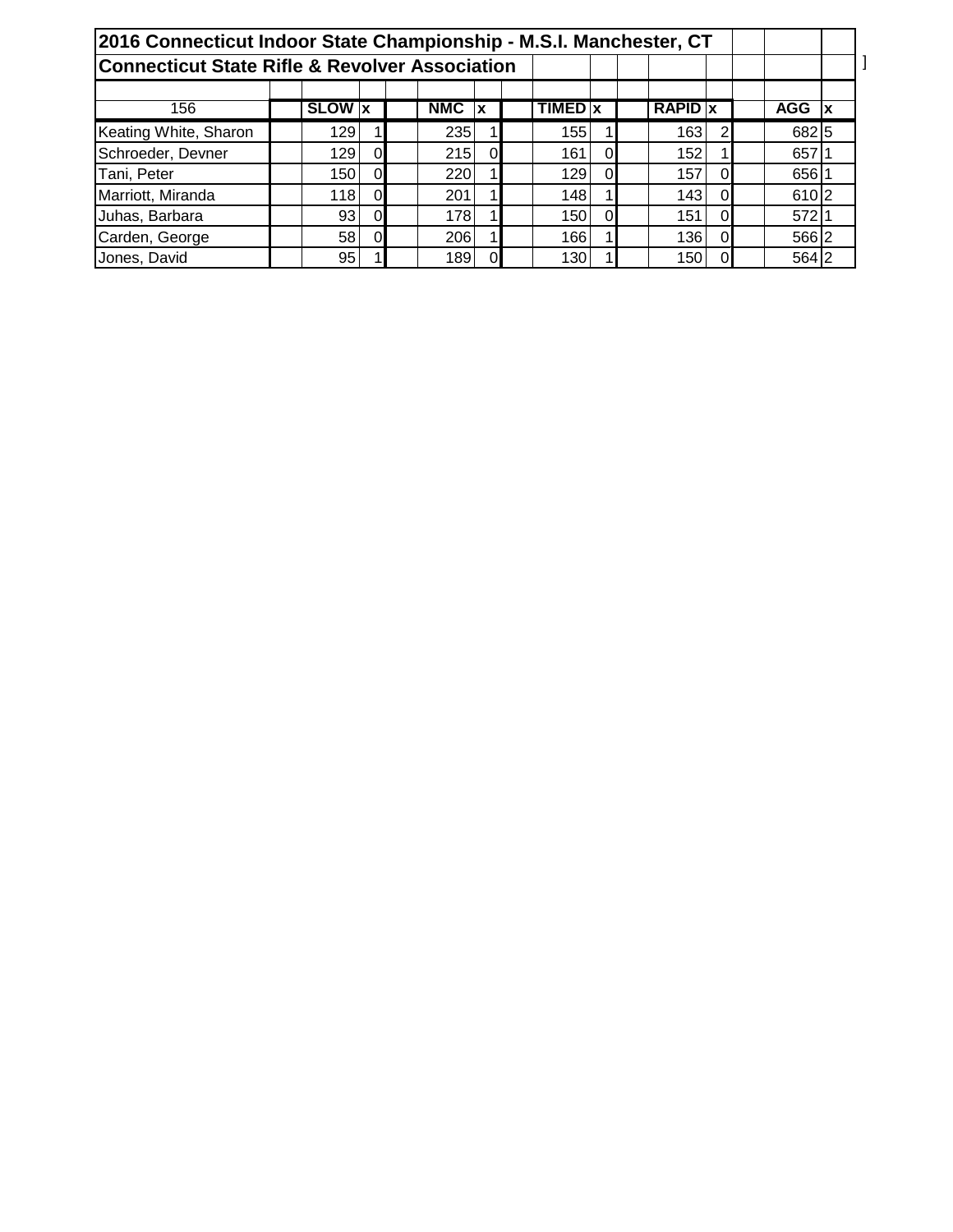|                       | 2016 Connecticut Indoor State Championship Team Results<br>February 13 & 14, 2016 |                             |                             |                        |                       |                                           |                 |                   |                 |                  |                  |                                  |  |  |  |
|-----------------------|-----------------------------------------------------------------------------------|-----------------------------|-----------------------------|------------------------|-----------------------|-------------------------------------------|-----------------|-------------------|-----------------|------------------|------------------|----------------------------------|--|--|--|
|                       |                                                                                   |                             |                             |                        |                       |                                           |                 |                   |                 |                  |                  |                                  |  |  |  |
| <b>Class</b>          | <b>Place</b>                                                                      | <b>Team Name</b>            | Name                        | <b>Class</b>           | <b>SF</b>             | X                                         | <b>TF</b>       | X                 | <b>RF</b>       | X                | <b>AGG</b>       | <b>AGGx</b>                      |  |  |  |
| <b>High Mstr/Mstr</b> | W                                                                                 | <b>Straight Shooters</b>    |                             |                        |                       |                                           |                 |                   |                 |                  | 1149             | 36                               |  |  |  |
|                       |                                                                                   |                             | Clark, Larry                | HМ                     | 94                    | 2                                         | 100             | 7                 | 99              | 3                | 293              | 12                               |  |  |  |
|                       |                                                                                   |                             | Sugden, Joseph III          | HM                     | 98                    | 3                                         | 96              | 3                 | 99              | 5                | 293              | $\overline{11}$                  |  |  |  |
|                       |                                                                                   |                             | Valintakonis, Paul          | HM                     | $\overline{97}$       | 3                                         | 99              | 6                 | 95              | 3                | 291              | $\overline{12}$                  |  |  |  |
|                       |                                                                                   |                             | Valintakonis, David         | MA                     | 85                    | $\mathbf 0$                               | 97              | 1                 | 90              | 0                | 272              | $\overline{1}$                   |  |  |  |
|                       |                                                                                   | <b>Bullseye Bandits</b>     |                             |                        |                       |                                           |                 |                   |                 |                  | 1135             | 26                               |  |  |  |
|                       |                                                                                   |                             | Tripputi, Peter             | HM                     | 93                    | 1                                         | 98              | 3                 | 98              | 3                | 289              | $\overline{7}$                   |  |  |  |
|                       |                                                                                   |                             | Bardoorian, Michael         | MA                     | 92                    | $\overline{c}$                            | 98              | $\boldsymbol{2}$  | 98              | $\overline{c}$   | 288              | $6 \mid$                         |  |  |  |
|                       |                                                                                   |                             | Richheimer, Steve           | MA                     | 91                    | 3                                         | 97              | 6                 | $\overline{98}$ | 3                | 286              | $\overline{12}$                  |  |  |  |
|                       |                                                                                   |                             | Holzinger, John             | EX                     | 86                    | $\mathbf 0$                               | 94              | 0                 | 92              | 1                | $\overline{272}$ | $\overline{1}$                   |  |  |  |
|                       |                                                                                   | ATS <sub>1</sub>            |                             |                        |                       |                                           |                 |                   |                 |                  | 1124             | 31                               |  |  |  |
|                       |                                                                                   |                             | Norris, Donald              | HM                     | 92                    | $\mathbf{1}$                              | 99              | 8                 | 99              | 5                | 290              | 14                               |  |  |  |
|                       |                                                                                   |                             | Barakat, Moe<br>Miele, Sean | EX<br>EX               | $\overline{88}$<br>87 | $\overline{\mathbf{c}}$<br>$\overline{2}$ | 98<br>95        | 4<br>$\mathbf{1}$ | 95<br>96        | 1                | 281<br>278       | $\overline{7}$<br>$\overline{4}$ |  |  |  |
|                       |                                                                                   |                             | Schofield, Lorraine         | EX                     | $\overline{87}$       |                                           | 93              | 3                 | 95              | 2                | 275              | $6\overline{6}$                  |  |  |  |
|                       |                                                                                   | <b>Pachaug Diamonds</b>     |                             |                        |                       |                                           |                 |                   |                 |                  | 848              | $\overline{\mathbf{4}}$          |  |  |  |
|                       |                                                                                   |                             | Stilwell, Kenneth           | <b>MU</b>              | 62                    | 0                                         | 82              | 0                 | 88              | $\overline{2}$   | 232              | $\overline{2}$                   |  |  |  |
|                       |                                                                                   |                             | Dittus, Stephan             | $\overline{\text{ss}}$ | 49                    | $\mathbf 0$                               | 83              | $\overline{2}$    | 79              | $\mathbf 0$      | 211              | $\overline{2}$                   |  |  |  |
|                       |                                                                                   |                             | Brown, Phyllis              | <b>MU</b>              | 76                    | $\overline{0}$                            | 57              | $\mathbf 0$       | 74              | $\mathbf 0$      | 207              | $\overline{0}$                   |  |  |  |
|                       |                                                                                   |                             | Stilwell, Laurie            | MU                     | 44                    | 0                                         | 69              | 0                 | 85              | 0                | 198              | $\overline{0}$                   |  |  |  |
| <b>Expert</b>         |                                                                                   | 1st Colt 45                 |                             |                        |                       |                                           |                 |                   |                 |                  | 1132             | 34                               |  |  |  |
|                       |                                                                                   |                             | Moore, Christopher          | MA                     | 93                    | 3                                         | 100             | 8                 | 97              | 5                | 290              | 16                               |  |  |  |
|                       |                                                                                   |                             | Wojcoski, Stanley           | EX                     | 94                    | $\overline{2}$                            | 97              | 5                 | 96              | $\overline{2}$   | 287              | $\vert 9 \vert$                  |  |  |  |
|                       |                                                                                   |                             | Moore, Mandi                | EX                     | 87                    | $\overline{\mathsf{o}}$                   | 95              | 1                 | 96              | $\overline{2}$   | 278              | $\mathbf{3}$                     |  |  |  |
|                       |                                                                                   |                             | Breen, Joseph               | EX                     | 85                    | $\mathbf 0$                               | 96              | 2                 | 96              | $\boldsymbol{4}$ | 277              | $6 \overline{}$                  |  |  |  |
|                       |                                                                                   | <b>Torrington Gold</b>      |                             |                        |                       |                                           |                 |                   |                 |                  | 1130             | 29                               |  |  |  |
|                       |                                                                                   |                             | Murphy, Shane               | MA                     | 93                    | 2                                         | 100             | 5                 | 100             | 5                | 293              | $\overline{12}$                  |  |  |  |
|                       |                                                                                   |                             | Hyatt, David                | EX                     | 90                    | $\mathbf{1}$                              | 96              | 2                 | 98              | 2                | 284              | $\sqrt{5}$                       |  |  |  |
|                       |                                                                                   |                             | Olsen, Charles              | EX                     | 94                    | $\overline{\mathbf{c}}$                   | 92              | 2                 | $\overline{97}$ | 3                | 283              | $\overline{7}$                   |  |  |  |
|                       |                                                                                   |                             | Sullivan, Brian             | $\overline{\text{ss}}$ | 86                    | 0                                         | 91              | 1                 | 93              | 4                | 270              | $\overline{5}$                   |  |  |  |
|                       |                                                                                   | (BRC) Top Guns              |                             |                        |                       |                                           |                 |                   |                 |                  | 1116             | 30                               |  |  |  |
|                       |                                                                                   |                             | Savino, Frank               | MA                     | 92                    | $\overline{0}$                            | 96              | 3                 | 97              | $\overline{4}$   | 285              | $\overline{7}$                   |  |  |  |
|                       |                                                                                   |                             | Druckrey, William           | EX                     | 90                    | $\mathbf 0$                               | 99              | 4                 | 95              | თ<br>            | 284              | $\overline{9}$                   |  |  |  |
|                       |                                                                                   |                             | Sprandel, Richard           | $\overline{\text{SS}}$ | $\overline{88}$       | $\overline{0}$                            | 96              | $\overline{2}$    | 98              | $\overline{4}$   | 282              | $6 \overline{}$                  |  |  |  |
|                       |                                                                                   |                             | Gilberti, Michael           | EX                     | $\overline{77}$       | 1                                         | 92              | 4                 | 96              | 3                | 265              | $\overline{8}$                   |  |  |  |
|                       |                                                                                   | <b>West Hartford Police</b> |                             |                        |                       |                                           |                 |                   |                 |                  | 1097             | 19                               |  |  |  |
|                       |                                                                                   |                             | Jacovino, Edward            | EX                     | 94                    | 1                                         | 97              | $\boldsymbol{2}$  | 98              | $\overline{2}$   | 289              | $\overline{5}$                   |  |  |  |
|                       |                                                                                   |                             | Fallon, Frank J             | EX                     | 92                    | $\overline{0}$                            | 98              | $\overline{2}$    | 96              | 3                | 286              | $\overline{5}$                   |  |  |  |
|                       |                                                                                   |                             | Cavedon, David              | EX                     | 92                    | $\overline{2}$                            | 83              | $\overline{0}$    | 93              | دن               | 268              | $\overline{5}$                   |  |  |  |
|                       |                                                                                   |                             | Estes, Stephen              | MU                     | 81                    | $\overline{2}$                            | 85              | 2                 | 88              | $\mathbf 0$      | 254              | $\overline{4}$                   |  |  |  |
|                       |                                                                                   | <b>Pachaug Gold</b>         | Brown, Kate                 | EX                     | 86                    | 0                                         | 100             | $\sqrt{5}$        | 95              | 3                | 1088<br>281      | 24<br>$\infty$                   |  |  |  |
|                       |                                                                                   |                             | Gardella, Greg              | EX                     | 95                    | $\overline{2}$                            | 92              | $\overline{3}$    | 92              | $\overline{0}$   | 279              | $\overline{5}$                   |  |  |  |
|                       |                                                                                   |                             | Mauro, Michael              | EX                     | $\overline{81}$       | $\overline{\mathbf{o}}$                   | $\overline{97}$ | $\overline{5}$    | 96              | 4                | 274              | $\overline{9}$                   |  |  |  |
|                       |                                                                                   |                             | Wheeler, Stanley            | $\overline{\text{ss}}$ | 75                    | 1                                         | 89              | 1                 | 90              | $\mathbf 0$      | 254              | $\overline{2}$                   |  |  |  |
|                       |                                                                                   | <b>Ham Hon</b>              |                             |                        |                       |                                           |                 |                   |                 |                  | 1079             | $\overline{21}$                  |  |  |  |
|                       |                                                                                   |                             | Bouchard, Gordon            | EX                     | 84                    | $\overline{0}$                            | 97              | 1                 | 96              | 3                | 277              | $\overline{4}$                   |  |  |  |
|                       |                                                                                   |                             | Frazier, R Mitchell         | EX                     | 85                    | $\overline{0}$                            | 94              | $\mathbf{3}$      | 97              | $\overline{4}$   | 276              | $\overline{7}$                   |  |  |  |
|                       |                                                                                   |                             | Ser, Howard                 | EX                     | 81                    | $\overline{2}$                            | 94              | $\overline{c}$    | 93              | $\mathbf 0$      | 268              | $\vert 4 \vert$                  |  |  |  |
|                       |                                                                                   |                             | Cetin, Daniel               | $\overline{\text{ss}}$ | $\overline{71}$       | $\overline{0}$                            | 98              | 4                 | 89              | $\overline{2}$   | 258              | $6\overline{6}$                  |  |  |  |
|                       |                                                                                   | <b>Braxton Boys</b>         |                             |                        |                       |                                           |                 |                   |                 |                  | 1077             | $\overline{22}$                  |  |  |  |
|                       |                                                                                   |                             | Moran, Chris                | EX                     | 84                    | $\mathbf 0$                               | 92              | $\boldsymbol{2}$  | 99              | $\sqrt{5}$       | 275              | $\overline{7}$                   |  |  |  |
|                       |                                                                                   |                             | Joyce, Robert J             | EX                     | 87                    | $\pmb{0}$                                 | 96              | $\overline{4}$    | 91              | $\mathbf 0$      | 274              | $\vert 4 \vert$                  |  |  |  |
|                       |                                                                                   |                             | Chicoine, Andre             | EX                     | 86                    | $\mathbf{1}$                              | 93              | $\boldsymbol{2}$  | 87              | $\overline{c}$   | 266              | $\overline{5}$                   |  |  |  |
|                       |                                                                                   |                             | Ordway, Thomas              | $\overline{\text{SS}}$ | 86                    | $\mathbf{1}$                              | 92              | $\boldsymbol{2}$  | 84              | $\mathbf{3}$     | 262              | $6\overline{6}$                  |  |  |  |